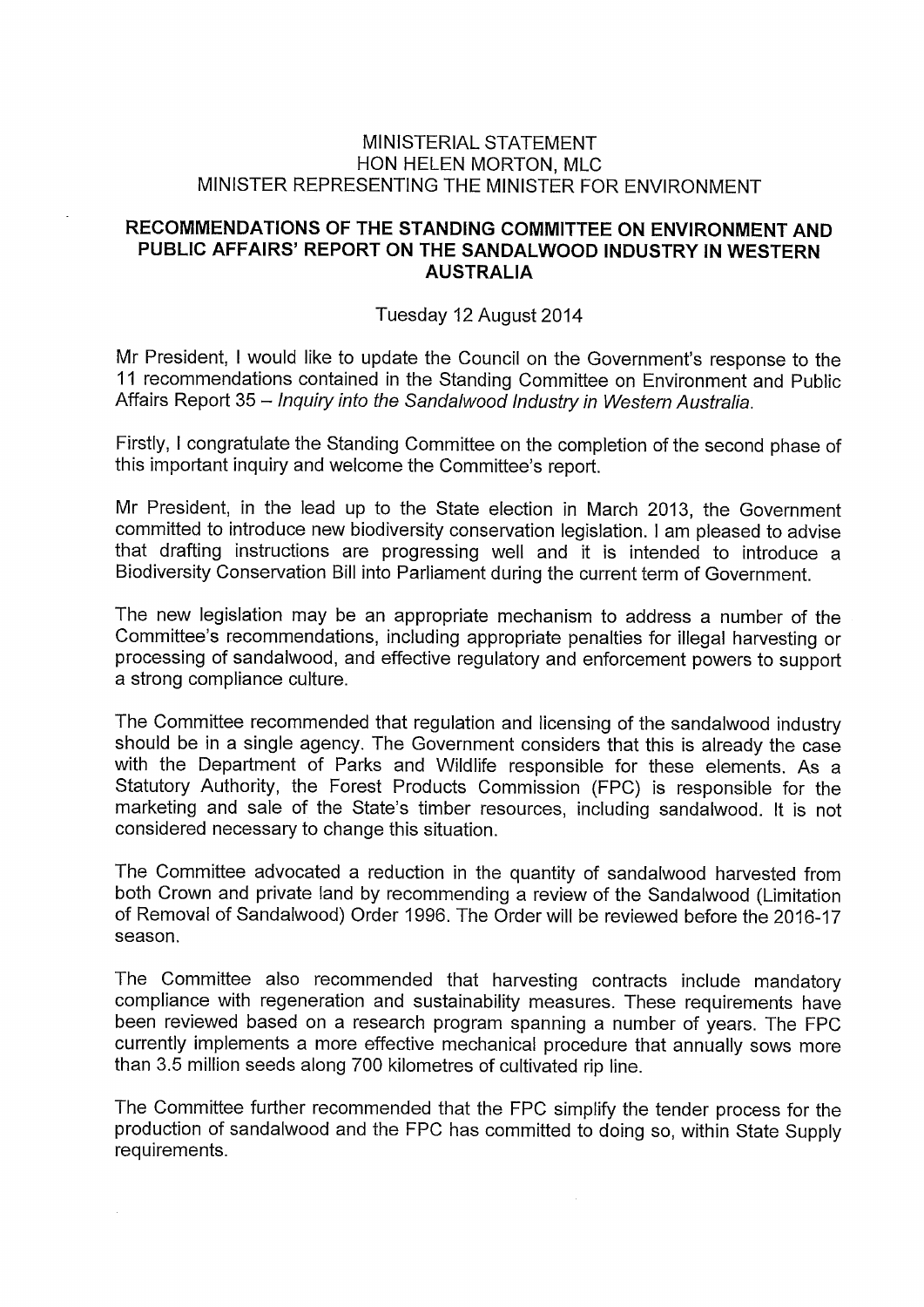Mr President, two of the recommendations addressed market issues, including assistance for local manufacturers and the sale of seized illegally harvested sandalwood. The FPC has advised it expects that the sales strategy for 2016 onwards will continue to provide opportunities for domestic processors. The FPC and Parks and Wildlife are discussing the sale of seized sandalwood to the Commission, which would then release it in a controlled manner to avoid any adverse impacts on the market.

Overall, the Government supports the recommendations made in the Standing Committee's report and will work to implement them.

I now table the Government's response.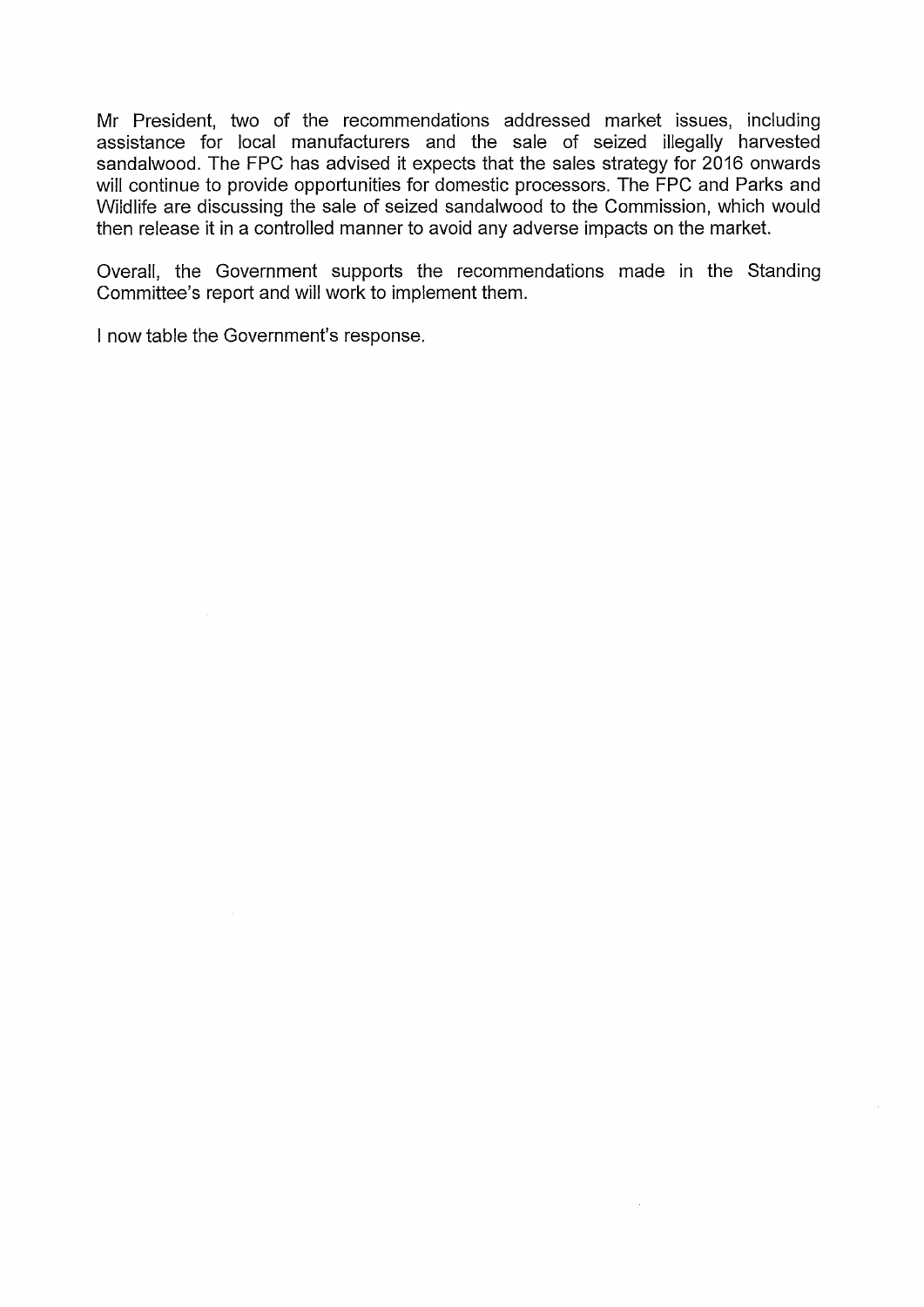

# **Hon Albert Jacob MLA Minister for Environment; Heritage**

Your Ref: Report 35 Our Ref: 50-03701

Mr Grant Hitchcock Advisory Officer (Procedure) Legislative Council Parliament House PERTH WA 6000

Dear Mr Hitchcock

Thank you for the opportunity to comment on the Standing Committee on Environment and Public Affairs' Report 35 — *Mquiry into the Sandalwood Industry in Western* Australia as outlined in your email dated 6 May 2014.

The Committee inquired into:

- a) the roles of the Department of Environment Regulation, the Department of Parks and Wildlife and the Forest Products Commission in the management and commercialisation of sandalwood;
- b) how future contracts for the harvesting, marketing and selling of sandalwood can be managed to ensure that all sectors of the industry remain viable and sustainable and the returns to the State are maximised;
- c) the management of wild sandalwood, including monitoring of the resource and regeneration;
- d) the government resources required to effectively detect and prosecute the illegal harvesting and exporting of sandalwood, including the transport, storage, purchase, possession and identification of the sandalwood resource; and
- e) a review of all relevant legislation pertaining to the sandalwood industry.

An Interim Report was handed down on 27 November 2012 prior to the commencement of the Parliamentary summer recess and in the lead-up to the 2013 Western Australian State election. Following the election the Committee was re-established and continued the inquiry. We congratulate the Standing Committee on the completion of the second phase of this important inquiry into the sandalwood industry in Western Australia.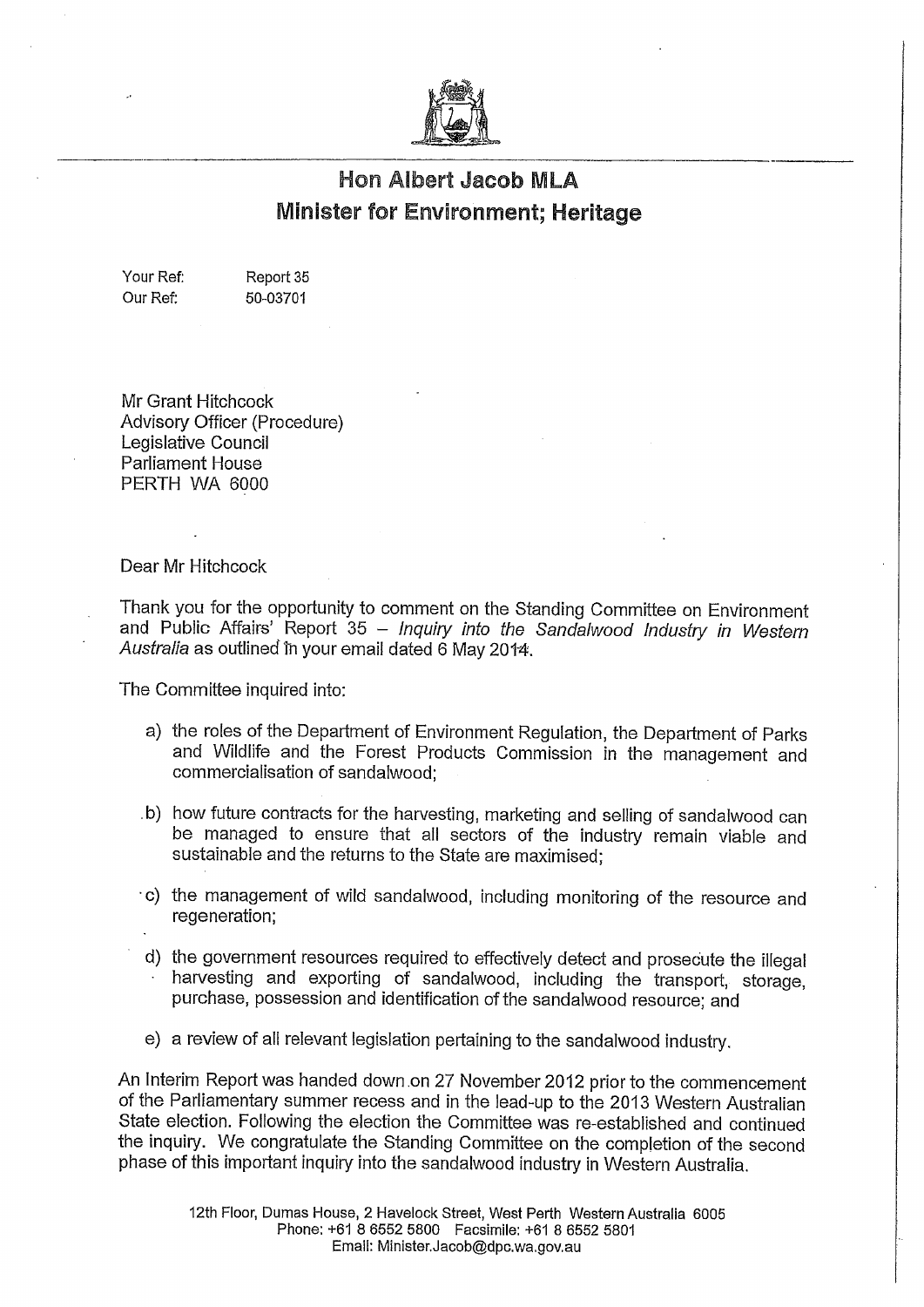Having followed the progress of this inquiry closely, we welcome the Committee's report and support the seven findings and 11 recommendations contained in it. A more detailed response to each recommendation, which has been developed with input from the Department of Parks and Wildlife, the Forest Products Commission (FPC) and the Department of the Premier and Cabinet, is provided in Attachment 1.

There are also two areas in the report where it is suggested that more clarity could be provided to assist in resolving some of the issues that led to the establishment of this inquiry:

- 1. Sections 3.41 to 3.43 provide commentary from stakeholders that contain errors of fact. However, the Standing Committee did not take the opportunity to correct these errors and this could unintentionally perpetuate some views that are continuing to cause conflicts within the sandalwood industry. Specific examples include:
	- o section 3.41 refers to pastoralists that have undertaken harvesting activities for the FPC. The report could have clarified that the pastoralists are paid to work as contractors, as wild sandalwood is a State owned resource.
	- o section 3.42 refers to submissions that suggest FPC is stifling the development of the industry for its own gain. The report could have clarified that FPC is an agent of the State and is selling the State owned resource on behalf of the State; and
- 2. With respect to the discussion of plantation sandalwood in Sections 5.9 to 5.15, there are two distinctly different plantation resources in Western Australia. One resource is *Santa/urn spicatum,* which is planted in the Wheatbelt region and the second is *S. album,* which has been established in the east Kimberley. It is not clear why this section of the report focuses on the *S. album* resource when it is actually the potential of the *S. spicatum* resource that must be evaluated when considering the level of wild harvest and the industry transition that will be necessary.

If you have any enquiries regarding this response, please contact Mr Jim Sharp, Director General of the Department of Parks and Wildlife on 9219 9960 or  $j$ im.sharp@dpaw.wa.gov.au, or Mr John Tredinnick, Director Forest Operations at the Forest Products Commission on 9363 4619 or john.tredinnick@fpc.wa.gov.au.

Yours sincerely

Albert Jacob MLA **MINISTER FOR ENVIRONMENT; HERITAOE**

Mia Davies MLA **ENVIRONMENT; MINISTER FOR WATER; FORESTRY**

Att.

2 JUL 2014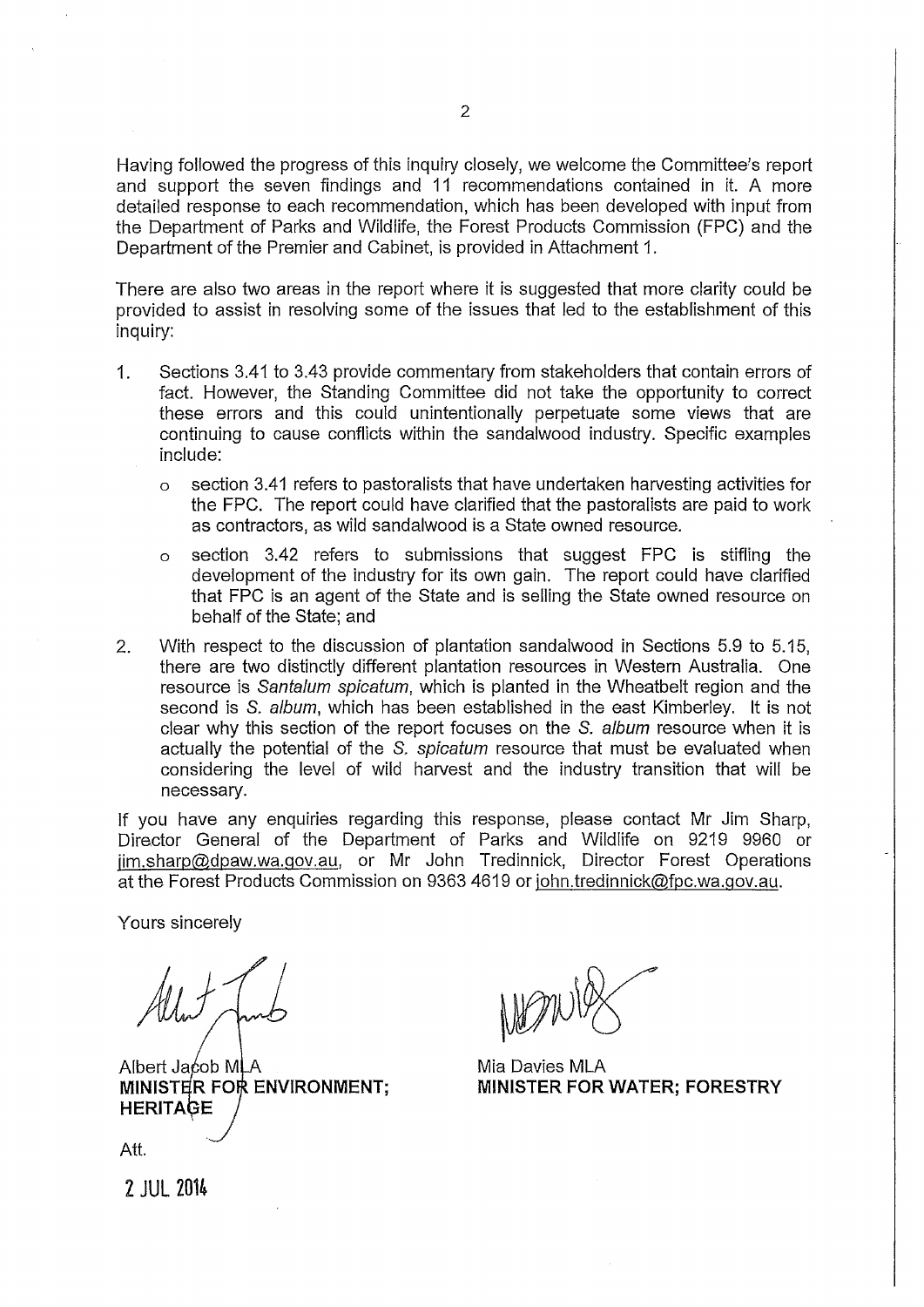$\sim 10^7$ 

 $\sim 100$ 

 $\sim$ 

| Recommendation                                                                                                                                                                                                                                                             | Government<br>response | <b>Comments</b>                                                                                                                                                                                                                                                                                                                                                                                                                                                                                                                                                                                                                                                             |
|----------------------------------------------------------------------------------------------------------------------------------------------------------------------------------------------------------------------------------------------------------------------------|------------------------|-----------------------------------------------------------------------------------------------------------------------------------------------------------------------------------------------------------------------------------------------------------------------------------------------------------------------------------------------------------------------------------------------------------------------------------------------------------------------------------------------------------------------------------------------------------------------------------------------------------------------------------------------------------------------------|
| The Committee recommends that the<br>Minister for Environment immediately review<br>the Sandalwood (Limitation of Removal of<br>Sandalwood) Order 1996 with a view to<br>reducing the quantity of sandalwood that may<br>be harvested from both Crown and private<br>land. | Supported              | As the 2014-15 sandalwood season begins in July, there is<br>insufficient time for the Order to be reviewed and implemented for<br>the coming season.<br>Government supports a review of the Order prior to 2016. The<br>review should consider:<br>future yields from plantations of Western Australian<br>$\bullet$<br>sandalwood (Santalum spicatum) and the need to maintain<br>continuity of supply until these plantations produce<br>commercial volumes of high value products; and<br>the lack of natural regeneration of wild sandalwood.<br>Regeneration is largely dependent on harvest revenue that<br>is used to support the FPC's successful seeding program. |
| The Committee recommends that the sole<br>2.<br>responsibility for regulating and licensing the<br>sandalwood industry in Western Australia be<br>vested in a single agency.                                                                                               | Supported              | It is considered that the responsibilities for regulating and licensing<br>the sandalwood industry already sit within the one agency, namely<br>the Department of Parks and Wildlife. Parks and Wildlife is a non-<br>commercial government department responsible for the<br>conservation of the State's native flora, fauna and ecosystems.<br>While the Government is considering whether to include provisions<br>for regulating the sandalwood industry into the new Biodiversity<br>Conservation Act (see response to recommendation 3 below), it<br>would be most appropriate for the Department of Parks and Wildlife<br>to continue in this role.                  |

 $\sim$ 

 $\Lambda$  .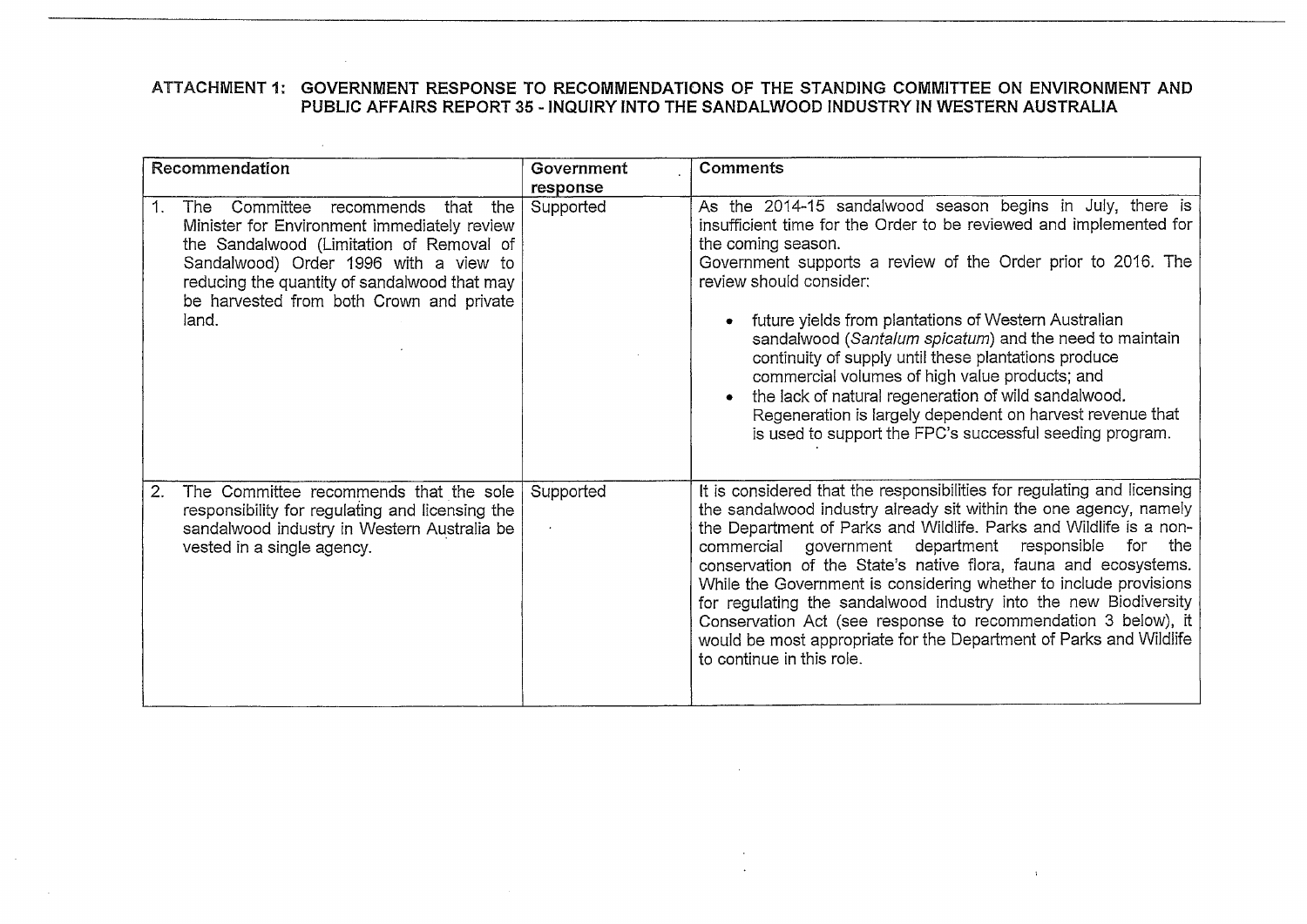$\mathcal{L}^{\pm}$ 

|    | Recommendation                                                                                                                                                                                                                                                                                                                  | Government<br>response | <b>Comments</b>                                                                                                                                                                                                                                                                                                                                                                                                                                                                                                                                                   |
|----|---------------------------------------------------------------------------------------------------------------------------------------------------------------------------------------------------------------------------------------------------------------------------------------------------------------------------------|------------------------|-------------------------------------------------------------------------------------------------------------------------------------------------------------------------------------------------------------------------------------------------------------------------------------------------------------------------------------------------------------------------------------------------------------------------------------------------------------------------------------------------------------------------------------------------------------------|
| 3. | The Committee recommends that the<br>Minister for Environment amends section 20<br>of the Wildlife Conservation Act 1950 to<br>provide consistency to the powers of search<br>and seizure in commercial and residential<br>premises or commit to clarifying these<br>powers in the drafting of new biodiversity<br>legislation. | Supported              | The Government is currently considering its proposal for a new<br>Biodiversity Conservation Act. One possible aspect of the proposed<br>Act may be to include specific provisions for the harvesting of wild<br>sandalwood. As identified by the Standing Committee, the current<br>legislation controlling the harvesting, transport and sale of wild<br>sandalwood requires updating. The proposed Biodiversity Act may<br>be an appropriate means to deliver the necessary improvements,<br>such as increasing penalties for illegal harvesting and processing |
| 4: | The Committee recommends that the<br>Minister for Environment insert a power of<br>arrest for Wildlife Officers in the drafting of<br>new biodiversity legislation.                                                                                                                                                             | Supported              | and improving compliance and enforcement powers.                                                                                                                                                                                                                                                                                                                                                                                                                                                                                                                  |
| 5. | the<br>The Committee recommends that<br>responsible Minister and agency place a<br>stronger emphasis on fostering a compliance<br>amongst enforcement officers<br>culture<br>supervising the sandalwood industry.                                                                                                               | Supported in part      | The regulation of the sandalwood industry is carried out by wildlife<br>officers who have received appropriate law enforcement training<br>and already have a strong compliance culture. Parks and Wildlife<br>has excellent working relationships with the FPC and the WA<br>Police, and will continue to undertake joint investigations into illegal<br>sandalwood harvesting.                                                                                                                                                                                  |
|    |                                                                                                                                                                                                                                                                                                                                 |                        | The biggest hindrance to effective regulation by Parks and Wildlife<br>is the current lack of strong legislation and effective enforcement<br>powers, both of which are intended to be addressed in the new<br>biodiversity legislation.                                                                                                                                                                                                                                                                                                                          |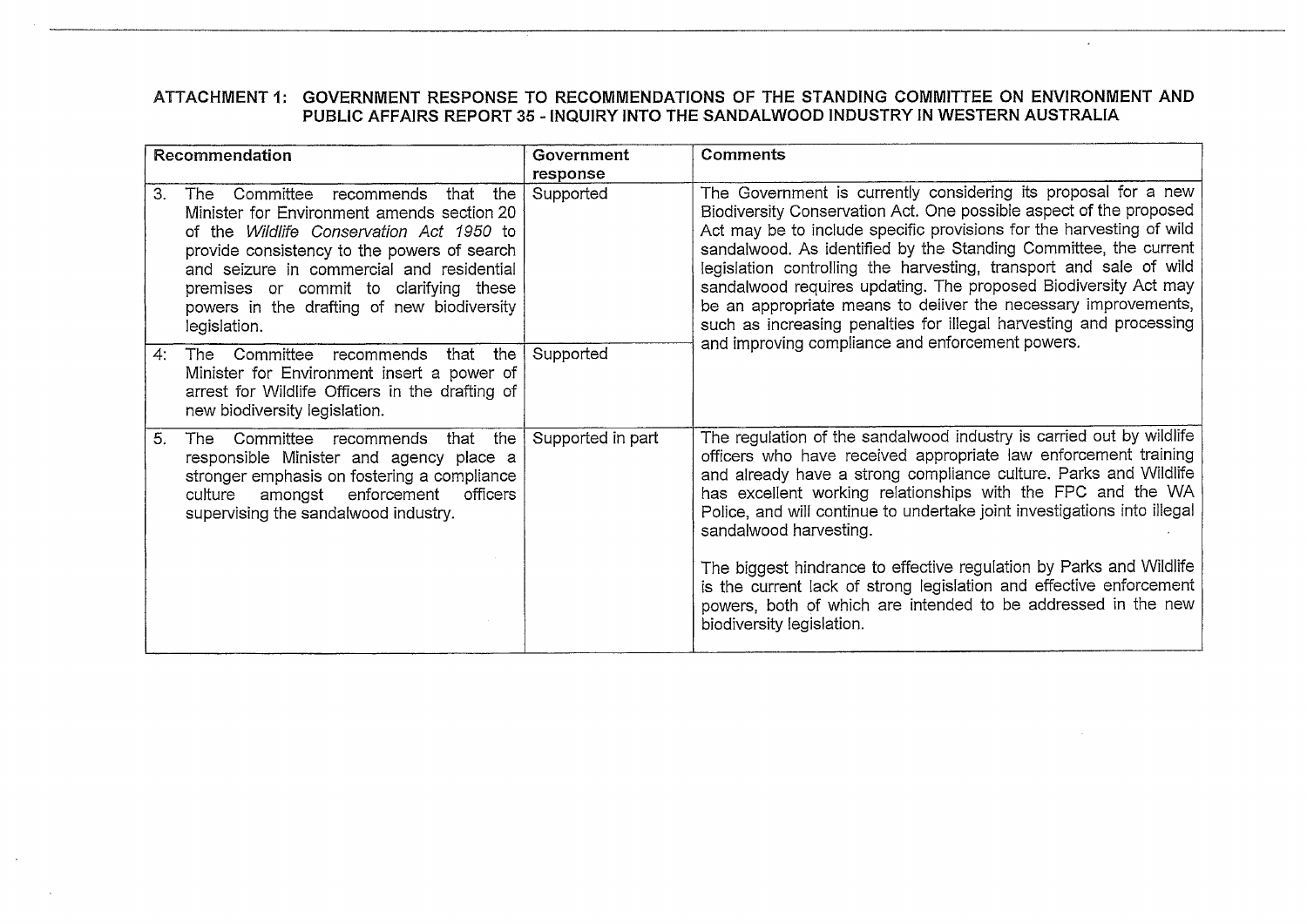| Recommendation                                                                                                                                                                                 | Government<br>response | <b>Comments</b>                                                                                                                                                                                                                                                                                                                                                                                                                                                                                                                                                                                                                                                                                                                                                                                                                                                                                                                                                                                                                                      |
|------------------------------------------------------------------------------------------------------------------------------------------------------------------------------------------------|------------------------|------------------------------------------------------------------------------------------------------------------------------------------------------------------------------------------------------------------------------------------------------------------------------------------------------------------------------------------------------------------------------------------------------------------------------------------------------------------------------------------------------------------------------------------------------------------------------------------------------------------------------------------------------------------------------------------------------------------------------------------------------------------------------------------------------------------------------------------------------------------------------------------------------------------------------------------------------------------------------------------------------------------------------------------------------|
| 6.<br>Committee<br>recommends<br>all<br>The<br>that<br>harvesting contracts include a mandatory<br>condition requiring contractors to comply with<br>regeneration and sustainability measures. | Supported in part      | Sandalwood contracts already require contractors to comply with<br>sustainability measures described in the FPC's Sandalwood<br><b>Operations Manual.</b><br>However, the FPC does not propose to continue requirements for<br>sowing seeds as part of contracts for integrated harvesting (i.e.<br>production of green wood and dead wood). After many years of<br>monitoring and research, it has been determined that regeneration<br>is more successfully achieved by the newly developed mechanical<br>procedure that annually sows 10 tonnes of treated seed (>3.5<br>million seeds) in 700 kilometres of cultivated rip line. The<br>requirement for seeding as part of integrated contracts has been<br>phased out and only one integrated harvesting contract currently<br>has this requirement.<br>Contracts for the production of dead wood will continue to have a<br>requirement for supplementary seeding. These contracts tend to be<br>in more isolated areas that may not form part of the program for<br>FPC's mechanical process. |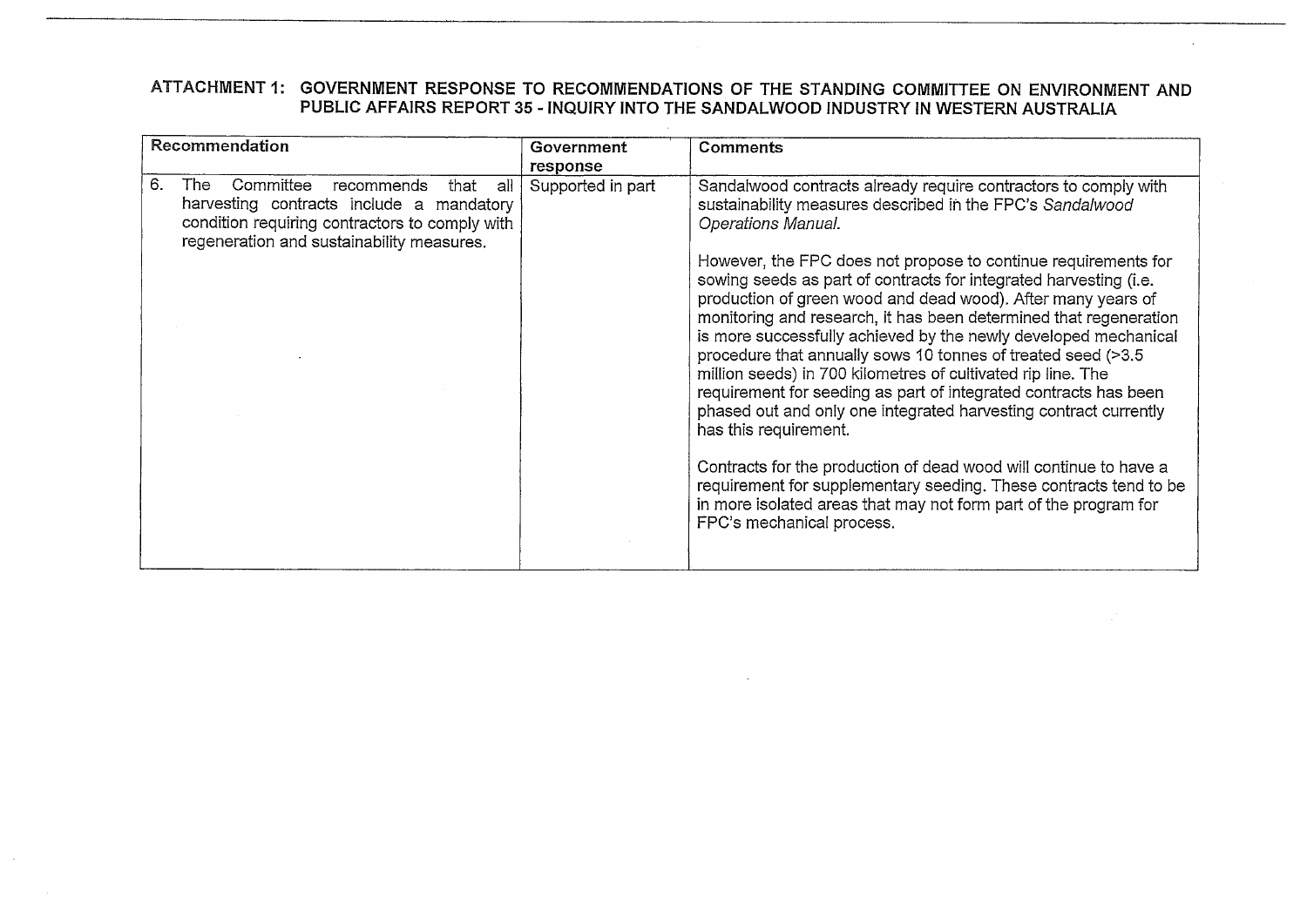| Recommendation                                                                                                                                                                                                                                                                                                             | Government<br>response | <b>Comments</b>                                                                                                                                                                                                                                                                                                                                                                                                                                                                                                                                                                                                                                                                                                                              |
|----------------------------------------------------------------------------------------------------------------------------------------------------------------------------------------------------------------------------------------------------------------------------------------------------------------------------|------------------------|----------------------------------------------------------------------------------------------------------------------------------------------------------------------------------------------------------------------------------------------------------------------------------------------------------------------------------------------------------------------------------------------------------------------------------------------------------------------------------------------------------------------------------------------------------------------------------------------------------------------------------------------------------------------------------------------------------------------------------------------|
| The Committee recommends that the Forest<br>7.<br>Commission<br>Products<br>future<br>a<br>(or<br>the<br>responsible<br>review<br>agency)<br>documentation that it provides to prospective<br>tender applicants in 2014 and the format in<br>which the information is provided, with a view<br>to simplifying the process. | Supported              | The FPC has advised it will review tender documentation within the<br>requirements of the State Supply Commission Act 1991. It is<br>important for tender documents to fully describe works required<br>under contract to ensure respondents are fully informed and<br>understand safety, quality control and environmental compliance<br>standards.<br>Within the State Supply criteria, the FPC is investigating the<br>possibility of several smaller parcels of harvesting work that may be<br>suitable for Aboriginal communities, pastoralists or other regional<br>businesses with lesser machinery and/or capital.<br>It should be noted that further tenders for the harvest of sandalwood<br>are unlikely to be issued until 2016. |
| The Committee recommends that the Forest<br>8.<br>Products Commission reassess the level of<br>assistance available to local manufacturers<br>when it considers new agreements to<br>purchase sandalwood in 2016.                                                                                                          | Supported              | The FPC has advised it is currently planning the market distribution<br>of the wild sandalwood harvest post 2016.<br>It is important to note that the Forest Products Act 2000 requires the<br>FPC to balance the obligations of: (i) trying to make a profit; and (ii)<br>developing local industries.                                                                                                                                                                                                                                                                                                                                                                                                                                      |
| The Committee requests that the Minister<br>9.<br>representing the Minister for Environment<br>advise the<br>Legislative<br>Council<br>why<br>Recommendation 1 of Report 29 Interim<br>Report Inquiry into the Sandalwood Industry<br>Western Australia has<br>not been<br>$\mathbf m$<br>implemented.                     | Noted                  | In the lead up to the State election in March 2013, the Government<br>committed to introduce new biodiversity conservation legislation<br>during the current term of government. Given that it is intended that<br>the drafting instructions for the new biodiversity legislation will<br>address the need for appropriate penalty provisions to provide for<br>the effective management of the sandalwood industry, it was<br>considered more appropriate to concentrate on introducing the new<br>legislation rather than amending the existing Wildlife Conservation<br>Act 1950.                                                                                                                                                         |